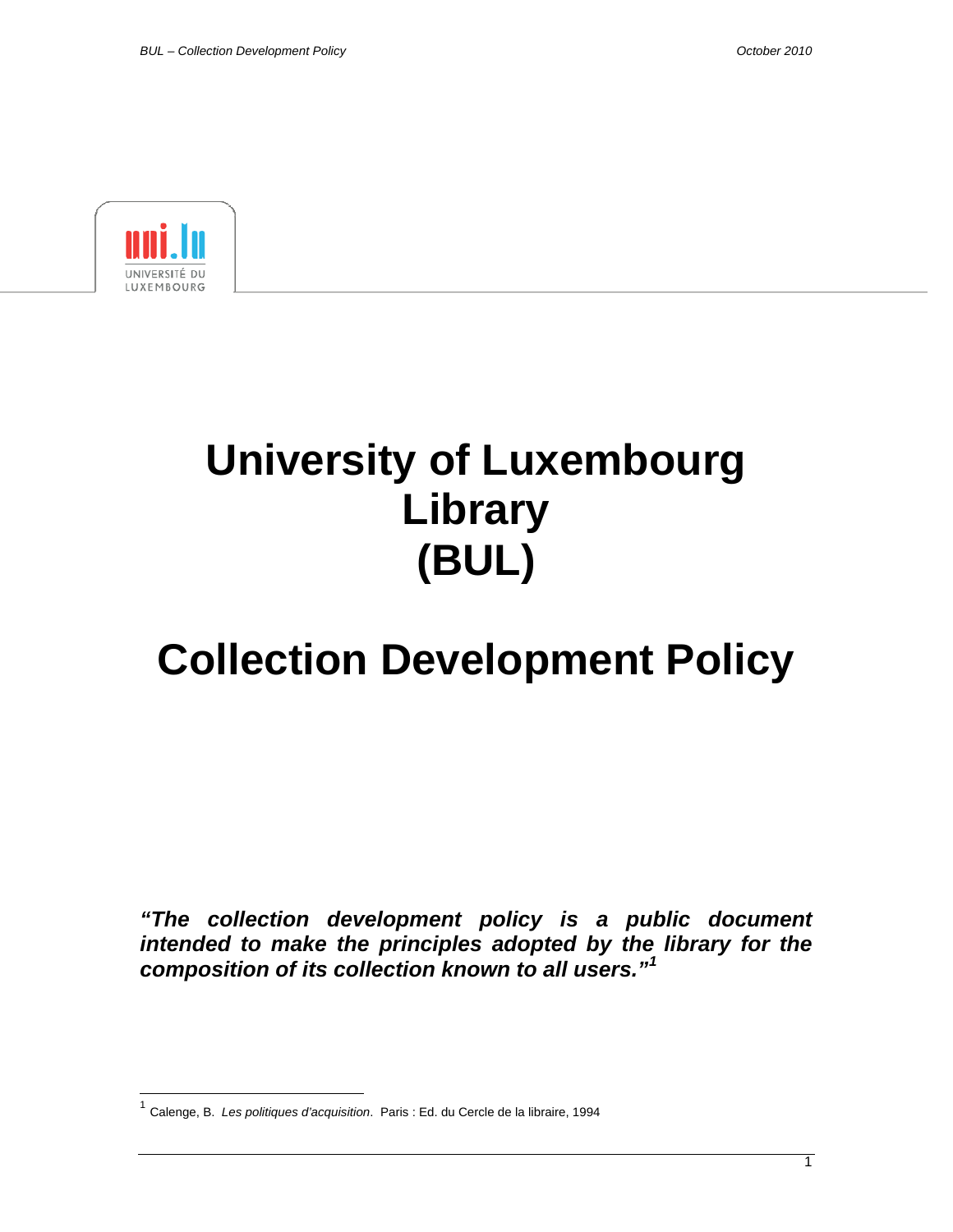## **BUL** - Collection Development Policy

#### **Table of Contents**

<span id="page-1-0"></span>

| 1.  |                                                                                                                                                                     |  |  |
|-----|---------------------------------------------------------------------------------------------------------------------------------------------------------------------|--|--|
|     |                                                                                                                                                                     |  |  |
| 2.  |                                                                                                                                                                     |  |  |
| 3.  |                                                                                                                                                                     |  |  |
| 4.  |                                                                                                                                                                     |  |  |
| 5.  |                                                                                                                                                                     |  |  |
|     |                                                                                                                                                                     |  |  |
|     |                                                                                                                                                                     |  |  |
|     |                                                                                                                                                                     |  |  |
|     |                                                                                                                                                                     |  |  |
|     | 5.2. Acquisitions via an order from the budgets of the Rectorate / Faculties /<br>Services / Interdisciplinary Centres / Training / Research Units and Laboratories |  |  |
| 6.  |                                                                                                                                                                     |  |  |
|     |                                                                                                                                                                     |  |  |
|     |                                                                                                                                                                     |  |  |
| 7.  |                                                                                                                                                                     |  |  |
| 8.  |                                                                                                                                                                     |  |  |
| 9.  |                                                                                                                                                                     |  |  |
| 10. |                                                                                                                                                                     |  |  |
| 11. |                                                                                                                                                                     |  |  |
| 12. |                                                                                                                                                                     |  |  |
| 13. |                                                                                                                                                                     |  |  |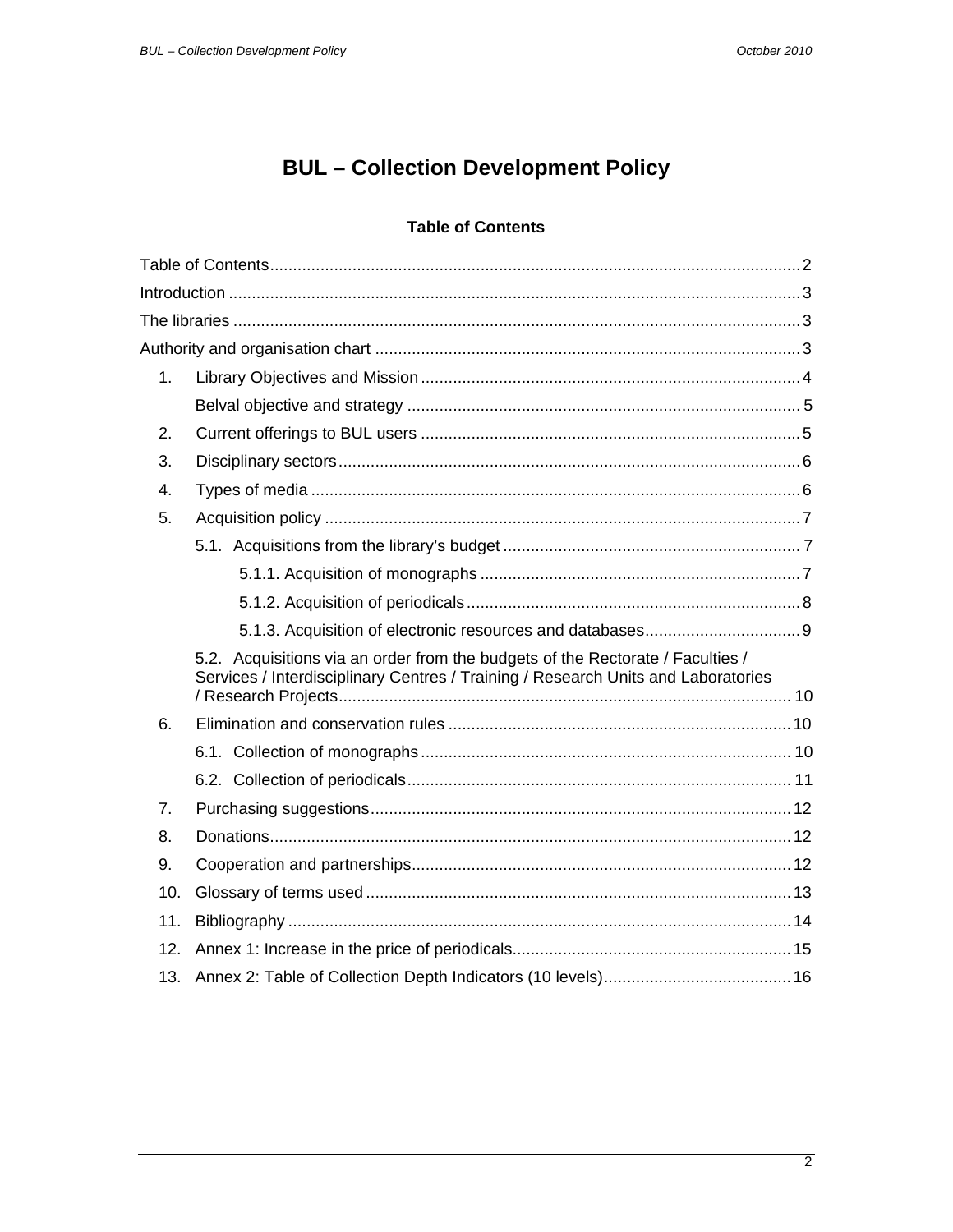## <span id="page-2-0"></span>**Introduction**

"The collection development policy is a public document intended to make the principles adopted by the library for the composition of its collection known to all users."<sup>[2](#page-2-1)</sup>

#### **The libraries**

| Kirchberg Library<br>6, Rue Richard Coudenhove-Kalergi<br>L-1359 Luxembourg                                       | Faculty of<br>Science, Technology<br>and<br>Communication.                                                                                                                                                                                                                                                                       |
|-------------------------------------------------------------------------------------------------------------------|----------------------------------------------------------------------------------------------------------------------------------------------------------------------------------------------------------------------------------------------------------------------------------------------------------------------------------|
| Limpertsberg Library<br>162A, Avenue de la Faïencerie<br>L-1511 Luxembourg                                        | Faculty of Science, Technology<br>and<br>Communication.<br>Faculty of Law, Economics and Finance.<br>of Languages and<br>Faculty<br>Literature,<br>Humanities, Arts and Education                                                                                                                                                |
| Walferdange Library<br><b>B.P. 2</b><br>L-7201 Walferdange<br>Building I                                          | Faculty of Languages and<br>Literature,<br>Humanities, Arts and Education<br>Reference works and semester references in the<br>following subjects: political and social sciences,<br>philosophy, geography, history, languages and<br>literature.<br>The core collections for these subjects are in the<br>Limpertsberg Library. |
| "Éveil aux Sciences"<br>[Science Discovery] Library<br><b>B.P. 2</b><br>L-7201 Walferdange<br><b>Building XII</b> | Faculty of Languages and Literature, Arts and<br>Education                                                                                                                                                                                                                                                                       |

The loan service of the "Éveil aux Sciences" Library is not managed by the BUL.

#### **Authority and organisation chart**

 $\overline{a}$ 

The library service is placed under the authority of a member of the Rectorate and is managed by the Head Librarian.

The library service is composed of several sub-services. The organisation chart of the service can be consulted on the University's Intranet.

<span id="page-2-1"></span><sup>2</sup> Calenge, B. *Les politiques d'acquisition*. Paris : Ed. du Cercle de la libraire, 1994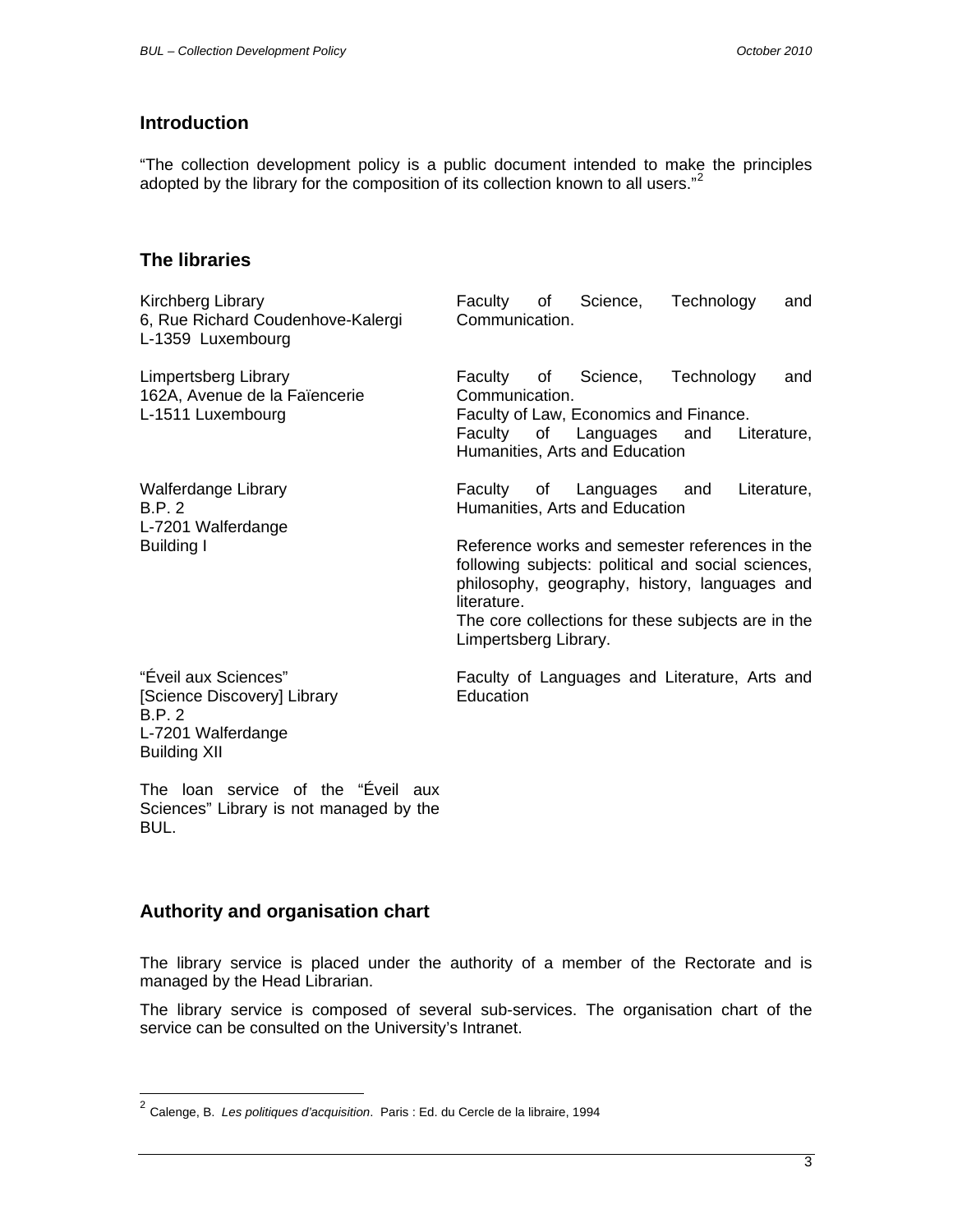<span id="page-3-0"></span>Two committees have been put in place to support the library's development activities:

- The User Committee, an intermediary favouring communication and exchange with the users of the services of the BUL (information exchange, user feedback and discussion),
- The internal Scientific Committee composed of all librarians.

The BUL consults and works in close collaboration with many experts as well as Luxembourgish and foreign professionals.

The BUL is governed by the University's internal regulations which can be consulted on the University's website.<sup>[3](#page-3-1)</sup>

#### **1. Library Objectives and Mission**

| Multidisciplinary library | The collection's priority is to cover the disciplines in<br>which the University provides instruction and performs<br>research.<br>The multidisciplinary nature of the collection is intended<br>to meet the interdisciplinary needs of research.<br>Although spread across several sites, the holdings of<br>the four libraries constitute elements of a single overall<br>collection. |
|---------------------------|-----------------------------------------------------------------------------------------------------------------------------------------------------------------------------------------------------------------------------------------------------------------------------------------------------------------------------------------------------------------------------------------|
| Documentation process     | Ensure the availability of useful documentary resources<br>to the university community.<br>Provide tools and services for the management of and<br>$\overline{a}$<br>access to paper-based documentation and electronic<br>resources.                                                                                                                                                   |
| Proximity service         | Geographic proximity to the physical collection, in<br>particular, via the shuttle service - intra-university<br>library loan $-$ so as to bring users closer to the<br>documentation<br>Disciplinary proximity through integration<br>and<br>participation in the activities of the Faculties.                                                                                         |
| Public                    | Develop services for all users in accordance with the<br>specific needs of each category of users (external<br>patrons, undergraduates, graduate students in master's<br>and other degree programmes, doctoral students,<br>academic and administrative staff).<br>Offer equivalent collections for all users. <sup>4</sup>                                                             |

<span id="page-3-1"></span> 3 [http://wwwen.uni.lu/content/download/14210/185786/file/R%C3%A8glement%20d%27Ordre%20Int%C3%A9rieur%20de](http://wwwen.uni.lu/content/download/14210/185786/file/R%C3%A8glement%20d%27Ordre%20Int%C3%A9rieur%20de%20l%27UL.pdf) [%20l%27UL.pdf](http://wwwen.uni.lu/content/download/14210/185786/file/R%C3%A8glement%20d%27Ordre%20Int%C3%A9rieur%20de%20l%27UL.pdf)<br><sup>[4](http://wwwen.uni.lu/content/download/14210/185786/file/R%C3%A8glement%20d%27Ordre%20Int%C3%A9rieur%20de%20l%27UL.pdf)</sup> With regards to electronic documentation, external users are asked to register with the National Library in order to gain

<span id="page-3-2"></span>access. Due to contracts with suppliers, only the university community has access to the electronic documentation.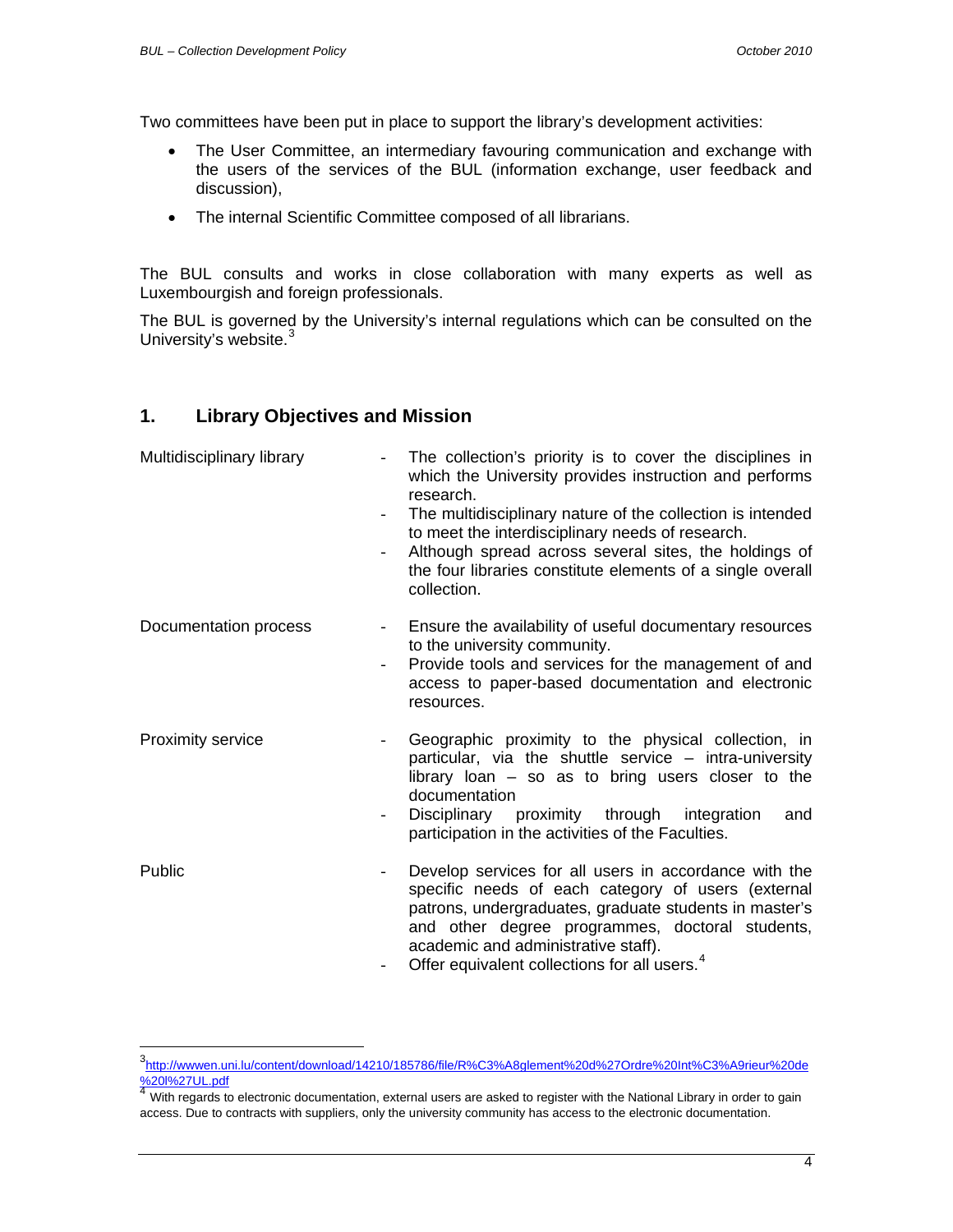<span id="page-4-0"></span>

| Cooperation with academic<br>personnel and researchers | - Ensure the development and coherence of acquisitions<br>in line with the subjects of instruction and research.<br>Monitor the changing documentary needs of users.<br>$ \,$                                                                                                                                                                                                               |  |  |  |
|--------------------------------------------------------|---------------------------------------------------------------------------------------------------------------------------------------------------------------------------------------------------------------------------------------------------------------------------------------------------------------------------------------------------------------------------------------------|--|--|--|
| User independence                                      | Bring the user closer to the documentation (intra-<br>university library loan, documentary assistance,<br>documentary research training)<br>Make the user more independent in mastering and<br>using the available information resources<br>and<br>technologies                                                                                                                             |  |  |  |
| Long-term vision                                       | Continue to constantly improve the collection and<br>$\overline{\phantom{a}}$<br>services through evaluations based on statistical tools<br>and indicators.<br>Determination to continue to evolve the library, its<br>collections and services into an electronic environment<br>by developing technological tools for users so as to<br>promote access to the documentation and services. |  |  |  |

#### **Belval objective and strategy**

A crucial objective that guides the development of the BUL is Belval. Our current work is therefore geared towards:

- The physical unification of the libraries.
- The unification of the library's tools and policies (for example: provide access to the collection under the same classification system and through one catalogue).
- The development of the collection.
- The preparation for moving.

## **2. Current offerings to BUL users**

- Work spaces
- Access to the Internet in the library
- Collective catalogue of the network of libraries in Luxembourg: Bibnet.lu
- Shuttle service between the university libraries
- Loan service
- Online user account via Bibnet.lu
- BNU portal<sup>[6](#page-4-2)</sup>

<span id="page-4-3"></span> $\overline{a}$ 

- Interlibrary Loan<sup>[7](#page-4-3)</sup>

 $<sup>5</sup>$  ISO 11620 standard. Information and documentation - Library performance indicators. AFNOR, August 2008.</sup>

<span id="page-4-2"></span><span id="page-4-1"></span><sup>&</sup>lt;sup>6</sup> The BNU portal gives access to the electronic documentation acquired by the Luxembourg Consortium.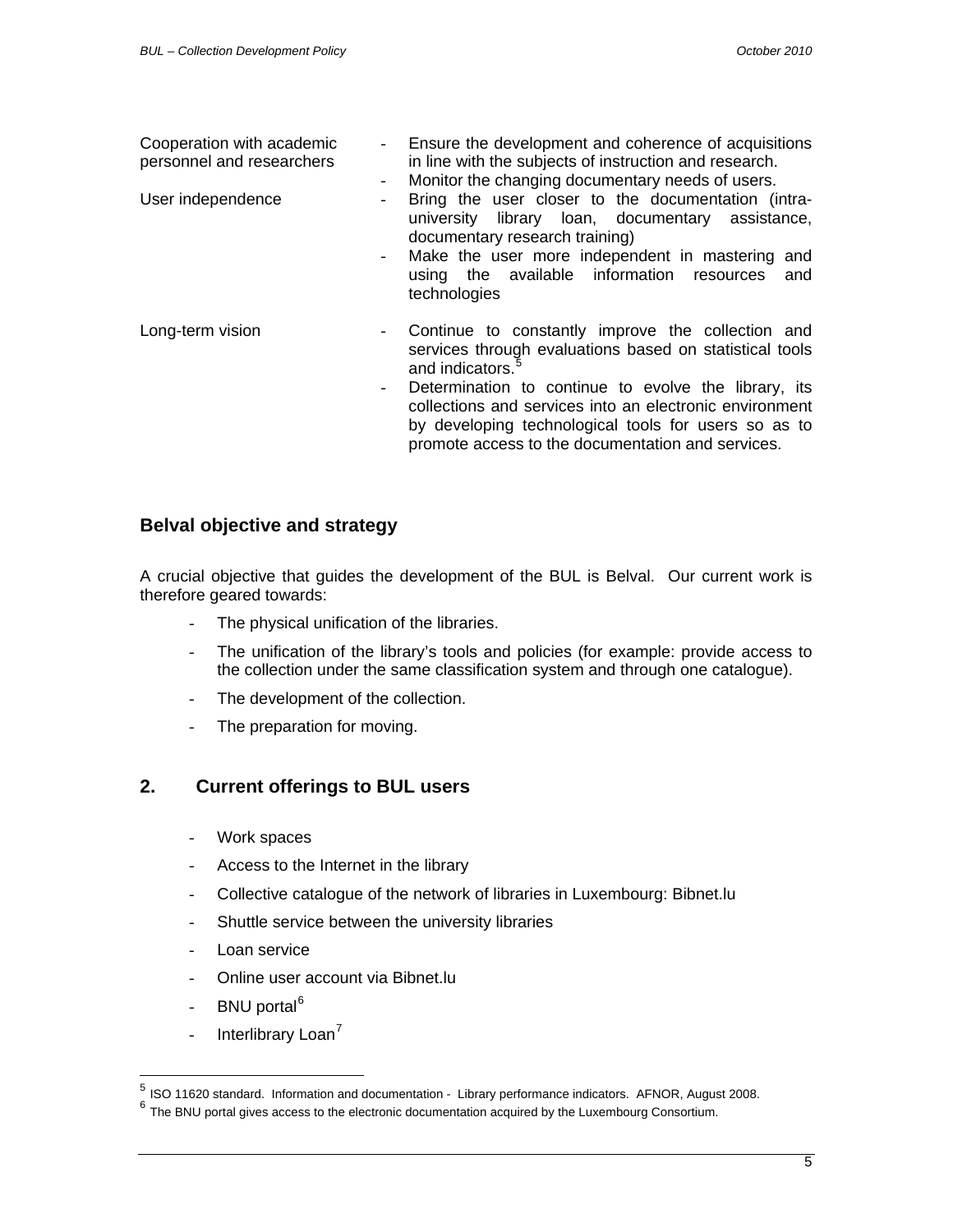- <span id="page-5-0"></span>Library visits
- Documentary research training
- Publications server

## **3. Disciplinary sectors**

The priority of the collection is to develop in the disciplinary sectors that correspond to the research focus areas<sup>[8](#page-5-1)</sup> defined by the University, as well as topics that correspond to the subjects taught at the University.<sup>[9](#page-5-2)</sup>

The library collection will be organised by field of knowledge according to the Dewey Decimal Classification System.[10](#page-5-3)

## **4. Types of media**

The BUL is enriching its collections both on paper and in electronic form.

The electronic collection currently constitutes a sizeable part of the documentary offering at the BUL and is the medium of acquisition of choice for the following documentary resources: periodicals, databases, encyclopaedias and dictionaries.

It is important to note that information technologies and the Internet are improving access to information. Nevertheless, as this is paid access, it depends upon the financial resources of the libraries.

For its part, paper is the medium of choice for monographs.

Acquisition of multimedia documents is the exception; the BUL is not intended to be a media library.

The BUL aims to be the repository of the intellectual capital of the University of Luxembourg. The BUL foresees exhaustive collections only for monographs published by researchers. To this end, we call on all researchers to send us a copy of their published scientific and scholarly works and to post their published articles on the publications server of the University.

The BUL has no intention of collecting off-prints of publications by researchers, nor grey literature.<sup>[11](#page-5-4)</sup>

The BUL aims to keep at least one bound paper copy of Bachelor's theses, master's theses and doctoral dissertations.

<span id="page-5-2"></span><span id="page-5-1"></span>

<sup>7</sup> Interlibrary loan makes it possible to obtain documents not available in libraries in Luxembourg through loans of original documents and photocopies or digitised copies of articles in periodicals. This service is organised entirely by the National Library and financed by the BUL for the staff of the University as well as doctoral students registered with the BUL.<br>
<sup>8</sup> Research focus areas of the University of Luxembourg: http://wwwen.uni.lu/research<br>
<sup>9</sup> Catalogue o

<span id="page-5-4"></span><span id="page-5-3"></span><sup>&</sup>lt;sup>11</sup> "Document produced for a restricted readership, outside commercial publication and distribution channels, and on the margin of bibliographic control mechanisms." In: Vocabulaire de la documentation (2004), p. 148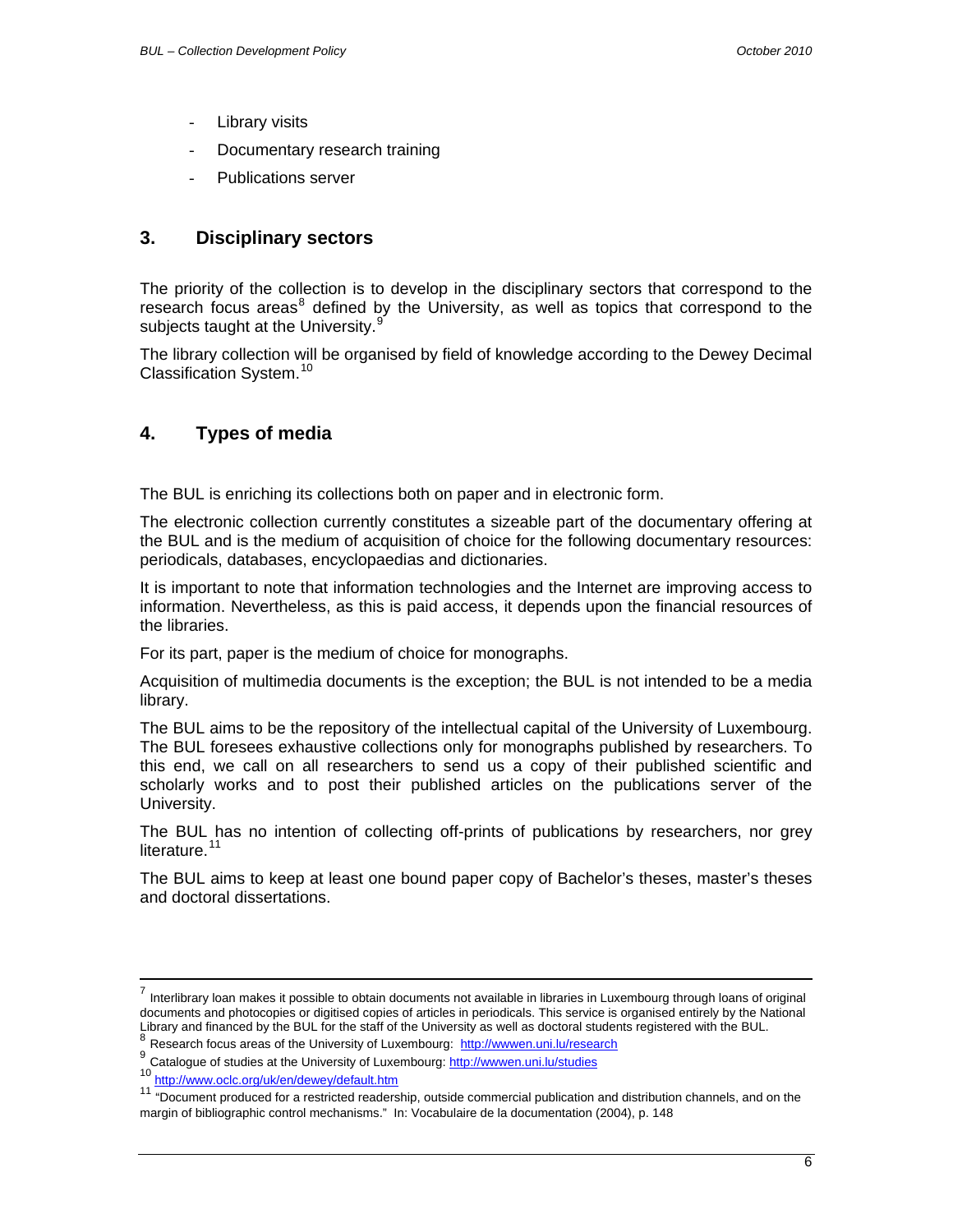## <span id="page-6-0"></span>**5. Acquisition policy**

To begin with, two observations about university libraries are necessary:

- They have to cope with an increase in the number of monographs and periodicals published, but also with an increase in the acquisition costs thereof.
- The needs of users are multiplying and diversifying.

In the context of a young, developing university, the BUL has to cope with the establishment of new programmes and the arrival of new professors who are creating new documentary needs.

These difficulties may be overcome by the implementation of an acquisition policy.

 *"An acquisition policy is a voluntary and planned document selection process, carried out in accordance with objectives defined upstream. This selection is based on development plans for the collection by subject matter and within a budget that fixes the limits and regulates the acquisition priorities of the library."* 

## **5.1. Acquisitions from the library's budget**

#### 5.1.1. Acquisition of monographs

The acquisitions specialist is responsible for acquisitions by discipline. He or she has the role of moderator of the collection to ensure the coherence and balance thereof in the long term. S/he is the person familiar with the collection, responsible for its intellectual and budgetary management, and who can fill any gaps which may exist.

The BUL wishes to establish a dialogue with professors and researchers at the University of Luxembourg. The appointment of an intermediary in each faculty is desirable to promote and facilitate communication with the acquisitions specialist and the BUL.

The BUL will make optimal use of the budget resources allocated by the university.

To deploy this budget in accordance with the disciplines covered and the classification of the collection, the BUL has defined deployment criteria: the number of students per programme, the number of students per faculty, the number of students per level of study, usage and requirements of electronic documentation in each discipline, disciplines not represented in a programme, special projects, University priorities, centre of excellence of the library, cost of documentation per discipline, and borrowing statistics.

Acquisitions are managed by an ILS.<sup>[12](#page-6-1)</sup>

 $\overline{\phantom{a}}$ 

Acquisitions via the library's budget constitute the principal means of growing the collection.[13](#page-6-2)

Acquisitions are made respecting both copyrights and the relevant legislation in force.

<span id="page-6-1"></span><sup>&</sup>lt;sup>12</sup> "Integrated Library System: an integrated software for the management of collections (acquisition, cataloguing, search and suppliers) and for document borrowing (users, library loan). A serial management subscription module and now, a web module, often complete this type of software (p. 151)." Aleph is the ILS used by the member libraries of the Luxembourg network Bibnet.lu. In: Vocabulaire de la documentation (2004), p. 151<br><sup>13</sup> Other conserves of

<span id="page-6-2"></span>Other sources of acquisitions may be donations, and exchanges and returns of acquisitions from research projects.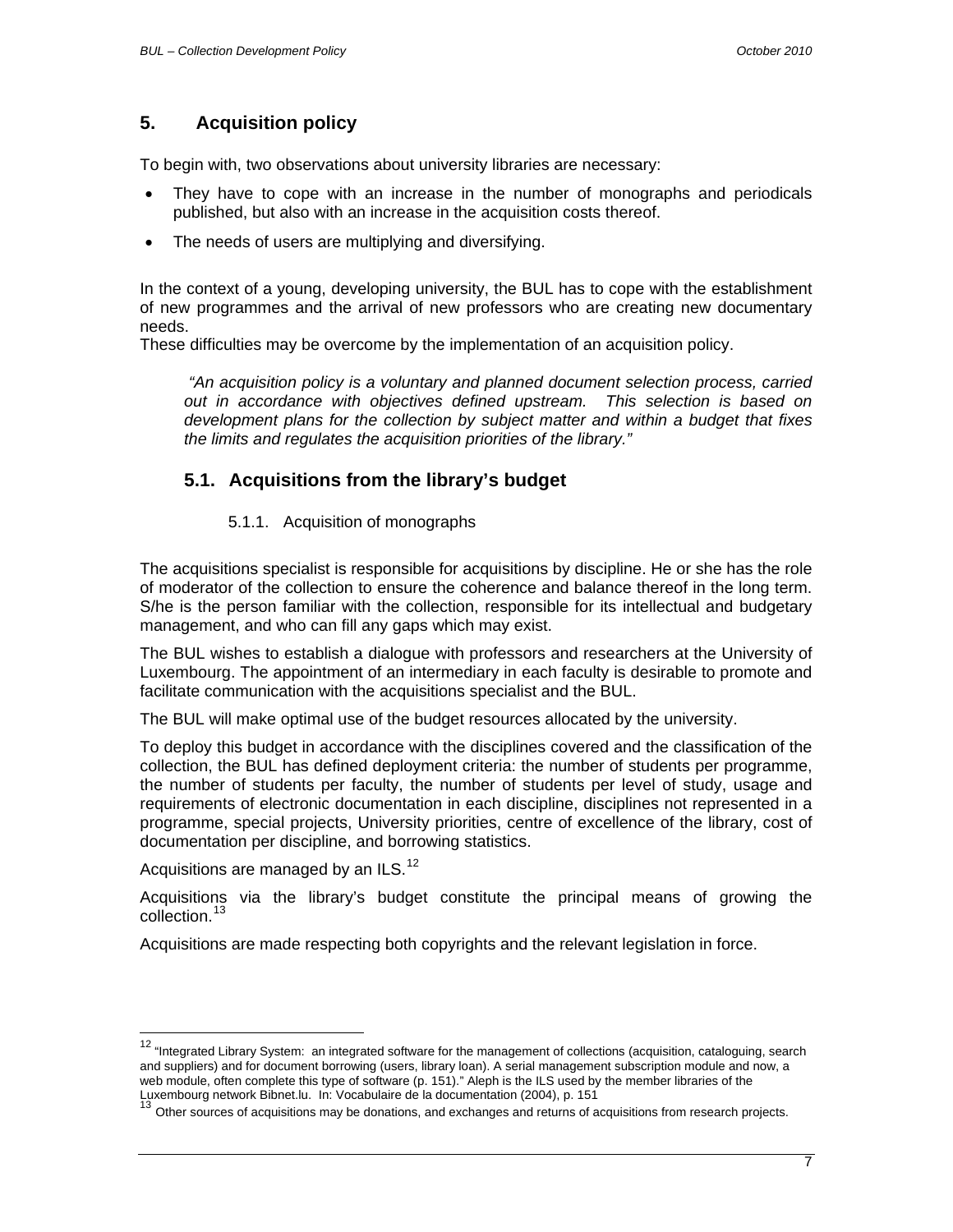<span id="page-7-0"></span>The acquisition criteria that guide purchases and collection development are as follows:

- Library acquisitions are guided by the **Conspectus** documentation level<sup>[14](#page-7-1)</sup> (level 2 to 4). Level 5, exhaustiveness, is excluded because the BUL cannot purchase all the documents published in all languages and on all media in any given field.
- The BUL pays particular attention to making new acquisitions in fields covered by **new programmes** offered at the University which are not yet present in the collection.
- **Linguistic criterion:** Most of the acquisitions are made in the three official languages of the University: English, French and German. The acquisitions specialist endeavours to maintain a linguistic balance in the collection. This criterion should nonetheless be qualified in certain disciplines.
- **Publications** that can resist to the wear and tear of lending and conservation as well as scientific **publishers** are given preference during acquisitions.
- **Chronological criterion**. [15](#page-7-2)
- **Availability criteria** for the document in the market among scientific and professional suppliers and publishers to ensure sound management and order follow-up.

In principle, the BUL acquires a single copy of a book. Nevertheless, additional copies of a book in the library are purchased when intensive use is noted, in particular for borrowing purposes.

Semester references<sup>[16](#page-7-3)</sup> may be acquired in triplicate at the initiative of the acquisitions specialist or the professor (one copy of which is not available for borrowing). The purchase of additional copies ( $>3$ ) of a semester reference is considered when intensive use<sup>[17](#page-7-4)</sup> is noted, in particular for borrowing purposes.

#### 5.1.2. Acquisition of periodicals

The BUL's periodical offering consists of documents in paper and electronic form, whereby these media are complementary. Electronic documentation is accessible via the electronic documentation portal of the Luxembourg Consortium, the BNU portal, which currently comprises 215 databases and 38,000 periodical titles, most of which are accessible remotely.

The BNU portal is managed by the National Library and resources are acquired by the Luxembourg Consortium, of which the BUL is a member.

The library encourages the use of the current electronic offering and invites its patrons to consult the portal before making purchasing suggestions.

The library manages and finances all the subscriptions taken out for the University from its own budget. The entire management, from order to conservation, is centralised in the library.

With regards to periodical subscriptions in paper format, the library decides on the location of each title, including outside the library.

 $\overline{a}$ 

 $14$  Cf. Annex 2.

<span id="page-7-2"></span><span id="page-7-1"></span><sup>&</sup>lt;sup>15</sup> The library is not able to provide optimal conservation conditions for rare books. Therefore, rare documents will be

acquired only in exceptional cases.<br><sup>16</sup> Works indicated by professors as being references for their courses.

<span id="page-7-4"></span><span id="page-7-3"></span><sup>17</sup> Borrowing statistics will be used to establish intensive use, in proportion to the number of students in the programme.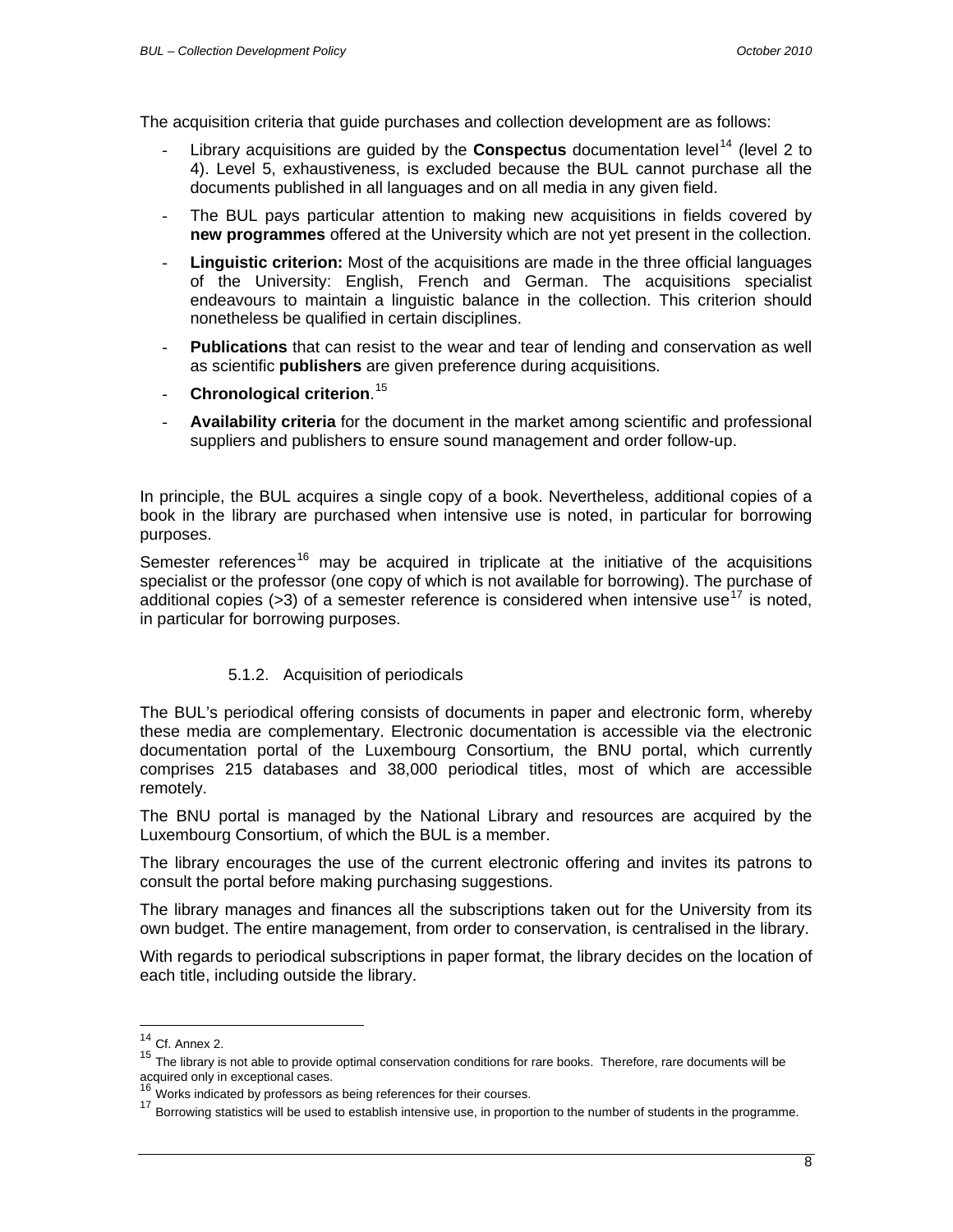<span id="page-8-0"></span>A binding policy will be deployed for new subscriptions if the archives are to be conserved.

The binding of the periodical collection currently in the library which are not bound will be decided by title, taking into account the state of the collection, the state of conservation of the documents and the interest of the title.

Given their inseparable nature, the BUL centralises the management of electronic and paper periodicals in order to:

- Provide coherent management of the collection;
- Limit duplicates of the same title;
- Improve the visibility of the collection;
- Develop a multidisciplinary approach to the collection;
- Better manage negotiations with suppliers.

In general, the BUL will endeavour to give preference to electronic subscriptions through the portal so as to provide access to the largest number of users and limit the storage and binding costs.

Subscriptions in paper and in electronic format for the same title will be avoided, unless required by the subscription policy of the publisher.

Specific subscriptions for research projects over short periods will be offered in electronic format only wherever possible.

Any request that cannot be met by the BUL's collection will be referred to the Interlibrary Loan service of the National Library of Luxembourg.

The selection criteria defined in 5.1.1 apply for periodicals as well. Nevertheless, other specific criteria must be taken into account:

- The BUL endeavours to strike a balance in the collection per faculty and discipline (number of students, average price of a periodical, number of titles already subscribed),
- Titles not present on the portal, or present with an embargo period<sup>[18](#page-8-1)</sup> (criterion that can vary depending on the discipline);
- Titles not present in the library,

 $\overline{a}$ 

- The pertinence of the request compared with the courses taught;
- The pertinence of the request compared with the existing collection (is the subject already covered by the current collection?);
- Purchases in newly taught disciplines and disciplines not covered by the current collection are considered priorities.

#### 5.1.3. Acquisition of electronic resources and databases

The acquisition of databases will be treated on a case-by-case basis in consultation with the members of the Luxembourg Consortium. The BNL is in charge of negotiations.

<span id="page-8-1"></span> $18$  Period during which articles published in a periodical are not available on line, generally ranging from 1 to 3 years.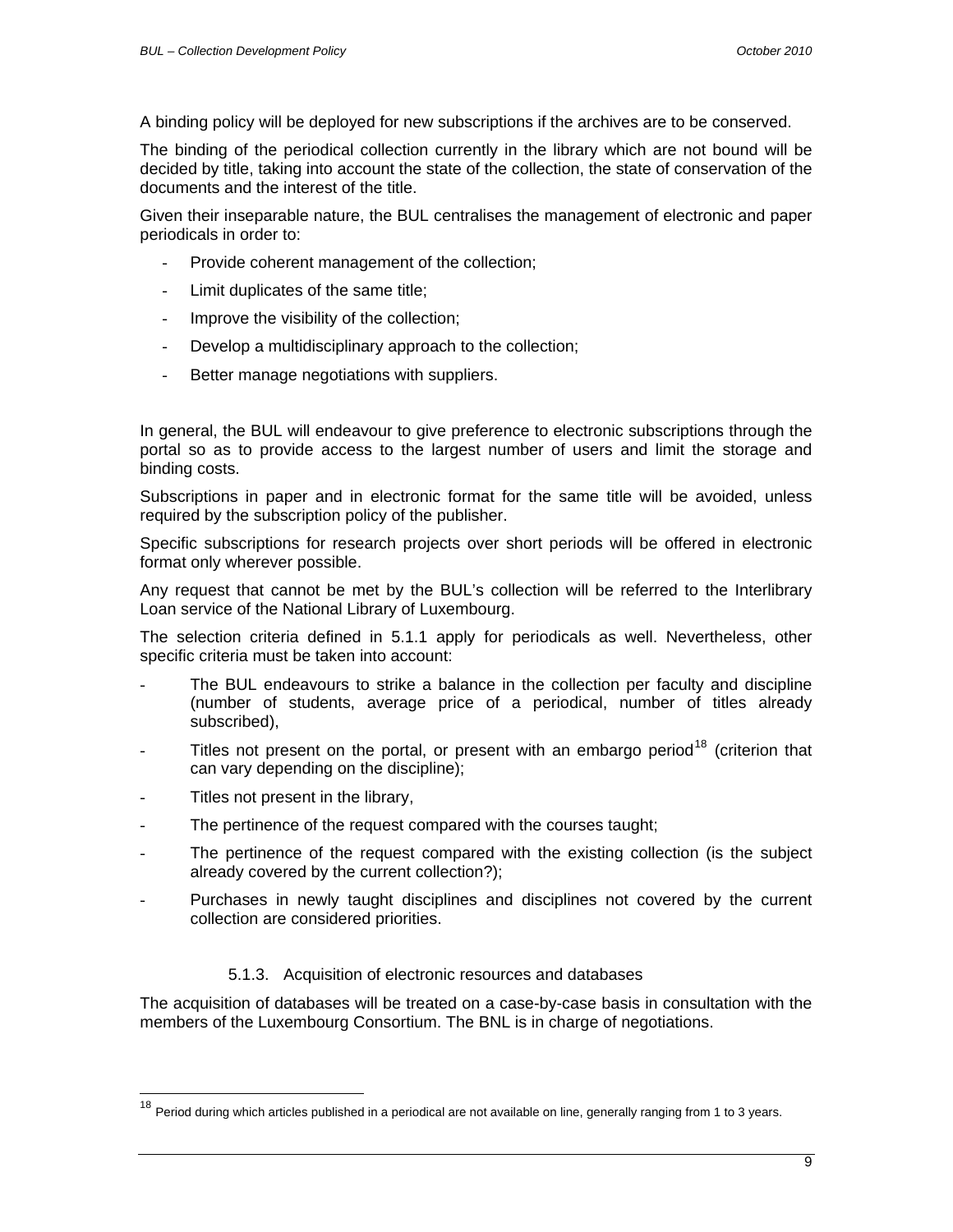## <span id="page-9-0"></span>**5.2. Acquisitions via an order from the budgets of the Rectorate / Faculties / Services / Interdisciplinary Centres / Training / Research Units and Laboratories / Research Projects**

The library undertakes all acquisitions intended to meet the needs of the Rectorate, faculties, services, interdisciplinary centres, training schemes, research units, laboratories, and research projects including management of the process and the follow-up of orders.

- The requester takes the purchasing decisions in agreement with the budget manager concerned by the expense. The library purchasing criteria (point 5.1 and 5.2) do not therefore apply to these purchases.
- The documents acquired from the budget of a research project belong to the documentary capital of the University. They are registered in a database that is separate from the central ILS. These documents are, nevertheless, physically located in the office or collection of the requestor and under the responsibility of the budget manager.
- When these documents are no longer required or at the end of a project or when the requester leaves the University, these works must be returned to the library. They may then be made available to users depending upon the collection development plan.
- The budgets for research projects are not intended to be used to acquire documentation to be used by students. Their documentation needs must be transmitted to the BUL and the documents will be acquired from the library budget.

The purchasing procedure, distributed throughout the University on the 11<sup>th</sup> February 2010. is available on the University's Intranet site.

## **6. Elimination and conservation rules**

The value of a collection is built through acquisition and weeding.<sup>[19](#page-9-1)</sup> In order to make the most of the collection and to keep it up to date, it is important to eliminate certain works due to physical deterioration or because their content is no longer up to date.

Weeding should not be undertaken only because of a lack of space. A policy for collection management, for instance a centralised depot, may help solve problems due to the current space constraints while awaiting the move to Belval.

## **6.1. Collection of monographs**

The list of criteria below will guide the weeding process undertaken by the library.

#### *Material criteria*

 $\overline{a}$ 

- Physical condition of the documents (poor state of conservation, vandalised books, etc.)
- Age of the documents (date of publication)
- Date of acquisition of the documents

<span id="page-9-1"></span><sup>&</sup>lt;sup>19</sup> "Operation that consists of removing from the shelves documents no longer used because they are materially worn or contain obsolete information." In : Vocabulaire de la documentation (2004), p. 76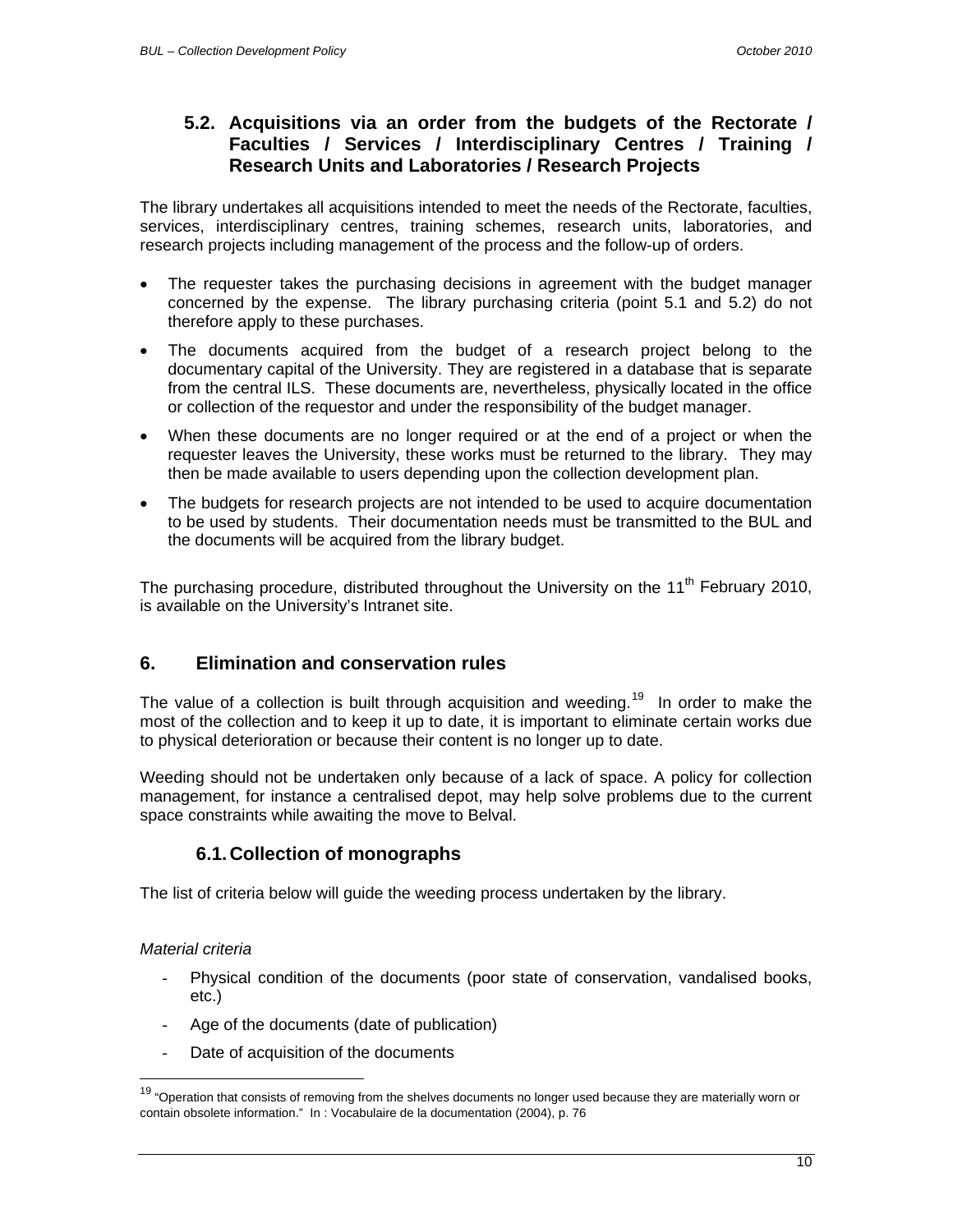#### <span id="page-10-0"></span>*Utilisation criterion*

Utilisation frequency of the documents (borrowing, consultation on the premises)

#### *Intellectual criteria*

- Language of the documents
- Content not pertinent to the programmes of instruction
- Value of the documents (included in indices, lists, bibliographies; frequency of citation; opinion of a specialist; recommendation of teachers-researchers)
- Level of current and desired development of the collection according to the acquisitions specialist's development plan for the collection.

#### *Redundancy criteria (several copies of a title)*

- Number of copies of the same title
- Different editions of the same title (taking into account original editions, limited editions)
- Availability of the document in another library of the University
- Document published in replacement of another (e.g. cumulative index)
- Availability of the document on other media
- Existence of very incomplete series

#### *Library service criterion*

Book not registered in Aleph (central ILS)

#### **6.2. Collection of periodicals**

Periodicals are eliminated on the basis of several criteria among the list below:

- Several subscriptions to the same periodical title
- Statistics on the use of a title. If no consultation is recorded for a title over several consecutive years, the title is called into question.
- State of the collection
- State of the binding
- If a programme is discontinued, the subscription to the periodicals relating to the disciplines taught may be called into question, depending on the specificity level of the title.
- Availability of the title in electronic format on the BNU portal without an embargo period.
- Binding of subscriptions if archives are kept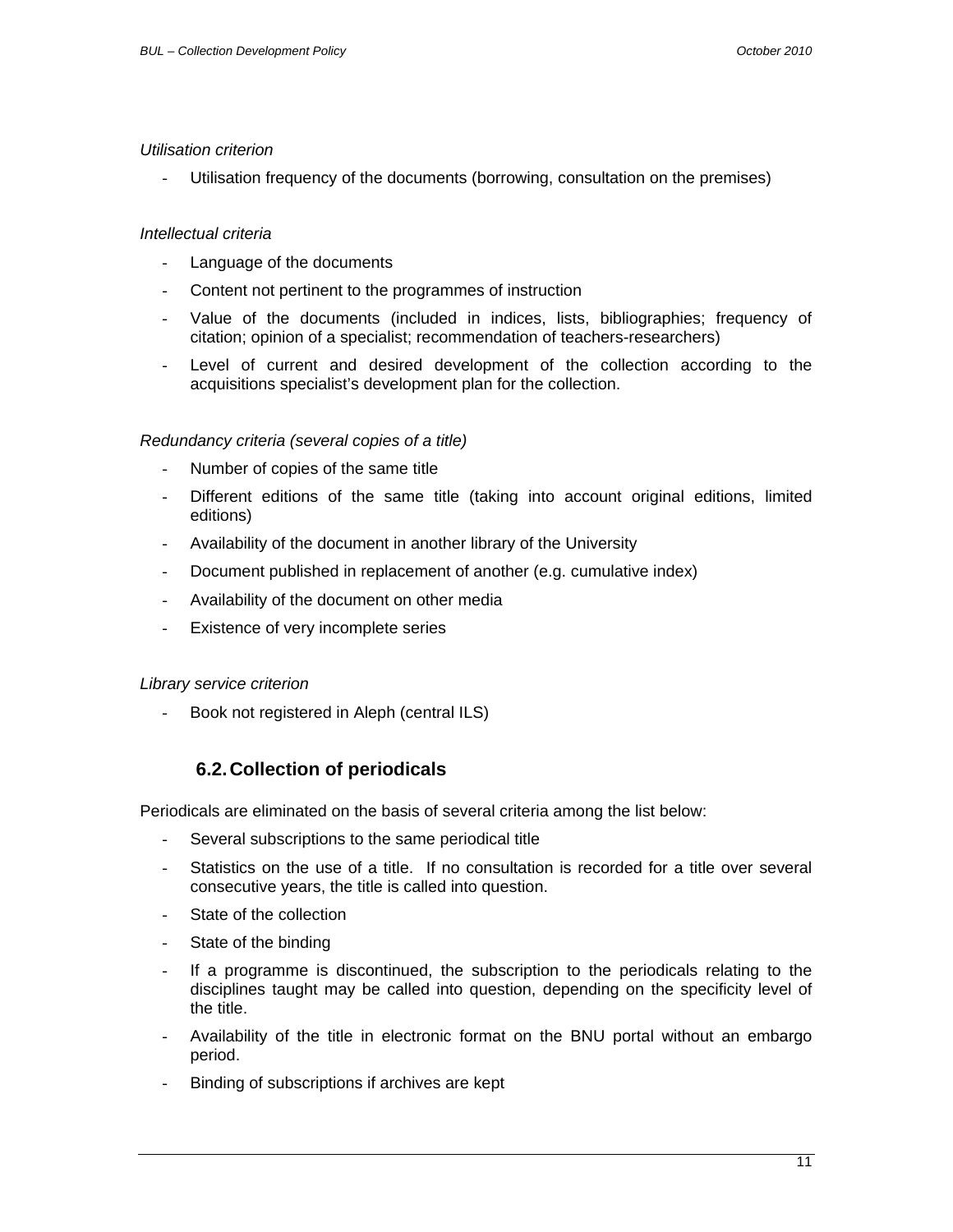<span id="page-11-0"></span>Retroactive binding decided on a title-by-title basis (complete collections, interest of the title, state of conservation of the documents)

## **7. Purchasing suggestions**

All registered users may make purchasing suggestions. Patrons are asked to **consult the library catalogue and the BNU portal before making their suggestions.** 

The University staff use the purchasing suggestion form for the libraries available on the Intranet. Students and external patrons can send their suggestions by e-mail to [bibliotheque@uni.lu](mailto:bibliotheque@uni.lu).

The acquisitions specialist is responsible for acquisitions per subject matter. The decision is up to him or her. The purchase request can be monitored via the Bibnet.lu catalogue.

#### **8. Donations**

 $\overline{a}$ 

The library manages the contact and follow-up with donors $^{20}$  $^{20}$  $^{20}$  to be able to take care of donations in the best possible manner.

Acceptance conditions for donations:

- The proposed collection falls within the collection development plan.<sup>[21](#page-11-2)</sup>
- The acquisitions specialist is free to sort and select documents, if necessary in cooperation with a professor.
- The donation must be made without conditions attached. The library reserves the right to eliminate all or part of the donation, not to make all the documents directly accessible, and not to indicate the name of the donor on the donated items.

In the case of a donation of a special collection, the BUL will inform the Rectorate in order that they may take the required decisions.

#### **9. Cooperation and partnerships**

- Member of the network of libraries in Luxembourg, managed by the National Library of Luxembourg, sharing the bibnet.lu catalogue
- Member of the Luxembourg Consortium for the acquisition of electronic documentation (database and electronic periodicals package)
- Member of the inter-university library of the French-speaking Community of Belgium
- Member of the Belgian Documentation Association

 $^{20}$  Any person or institution wishing to make a donation to the University of Luxembourg free of charge

<span id="page-11-2"></span><span id="page-11-1"></span><sup>&</sup>lt;sup>21</sup> "The annual collection development plan determines the rules and objectives applicable to the collection development policy by referring essentially to the budget, but establishing also deadlines, responsibilities and synergies, sector by sector, for the year to come." Calenge, B. (1994), p. 56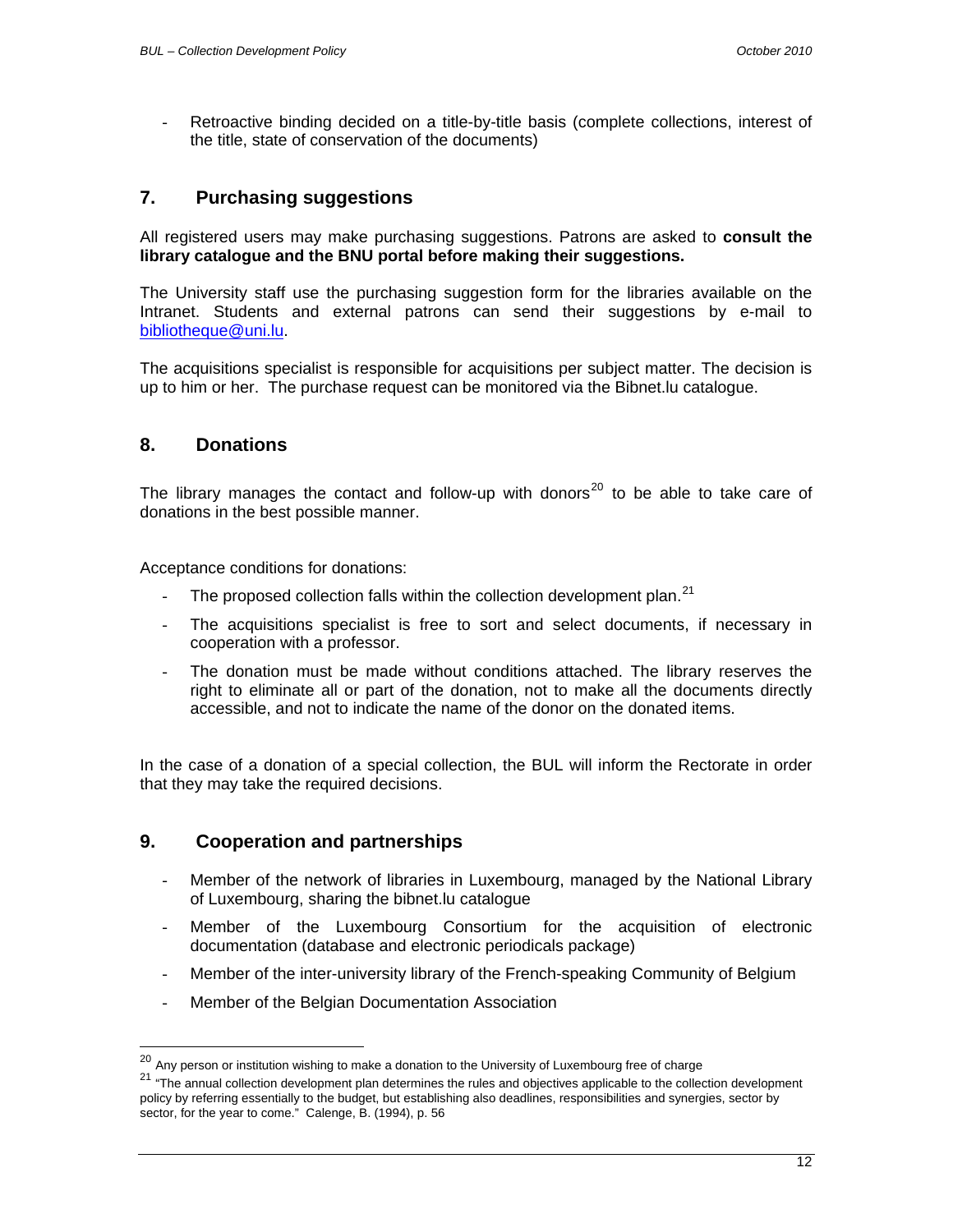- <span id="page-12-0"></span>- Member of the ADBS (Association of Documentation and Information Professionals) - France
- Improvement of services through cooperation with other institutions (e.g. Interlibrary Loan organised by the BNL)
- IFLA (International Federation of Library Associations)
- Berufsverband Information Bibliothek e. V.

## **10. Glossary of terms used**

**Catalogue**: A list of items of a collection such as books, or periodicals arranged in a defined order. For users, the list serves as an instrument for locating and identifying documents.<sup>[22](#page-12-1)</sup>

**Embargo**: The period during which the articles published in a periodical are not available online, generally ranging from 1 to 3 years.

**Grey literature**: A document produced for a restricted readership, outside commercial publication and distribution channels, and on the margin of bibliographic control mechanisms.<sup>[23](#page-12-2)</sup>

**Luxemburgensia**: All works printed in Luxembourg; all works by Luxembourgish authors published abroad; all publications of non-Luxembourgish authors pertaining to Luxembourg.

**Collection Development Plan**: The annual collection development plan determines the rules and objectives applicable to the collection development policy by referring essentially to the budget, but establishing also deadlines, responsibilities and synergies, sector by sector, for the year to come.  $24$ 

**BNU portal**: The BNU portal gives access to the electronic documentation acquired by the Luxembourg Consortium.

**Interlibrary Loan:** Interlibrary loan makes it possible to obtain documents not available in libraries in Luxembourg through loans of original documents and photocopies or digitised copies of articles in periodicals.

**ILS**: integrated software for the management of the collection (acquisition, cataloguing, search and suppliers) and for document borrowing (users, library loan). A serial management subscription module and a web module, often complete this type of software.<sup>[25](#page-12-4)</sup> Aleph is the ILS used by the member libraries of the Luxembourg network Bibnet.lu.

 $\overline{a}$ 

<sup>&</sup>lt;sup>22</sup> *Vocabulaire de la documentation.* – p. 49<br><sup>23</sup> Ibid. – p.148

<span id="page-12-2"></span><span id="page-12-1"></span><sup>24</sup> Calenge, B. *Les politiques d'acquisition*. – p. 56

<span id="page-12-4"></span><span id="page-12-3"></span><sup>25</sup> *Vocabulaire de la documentation*. - p.151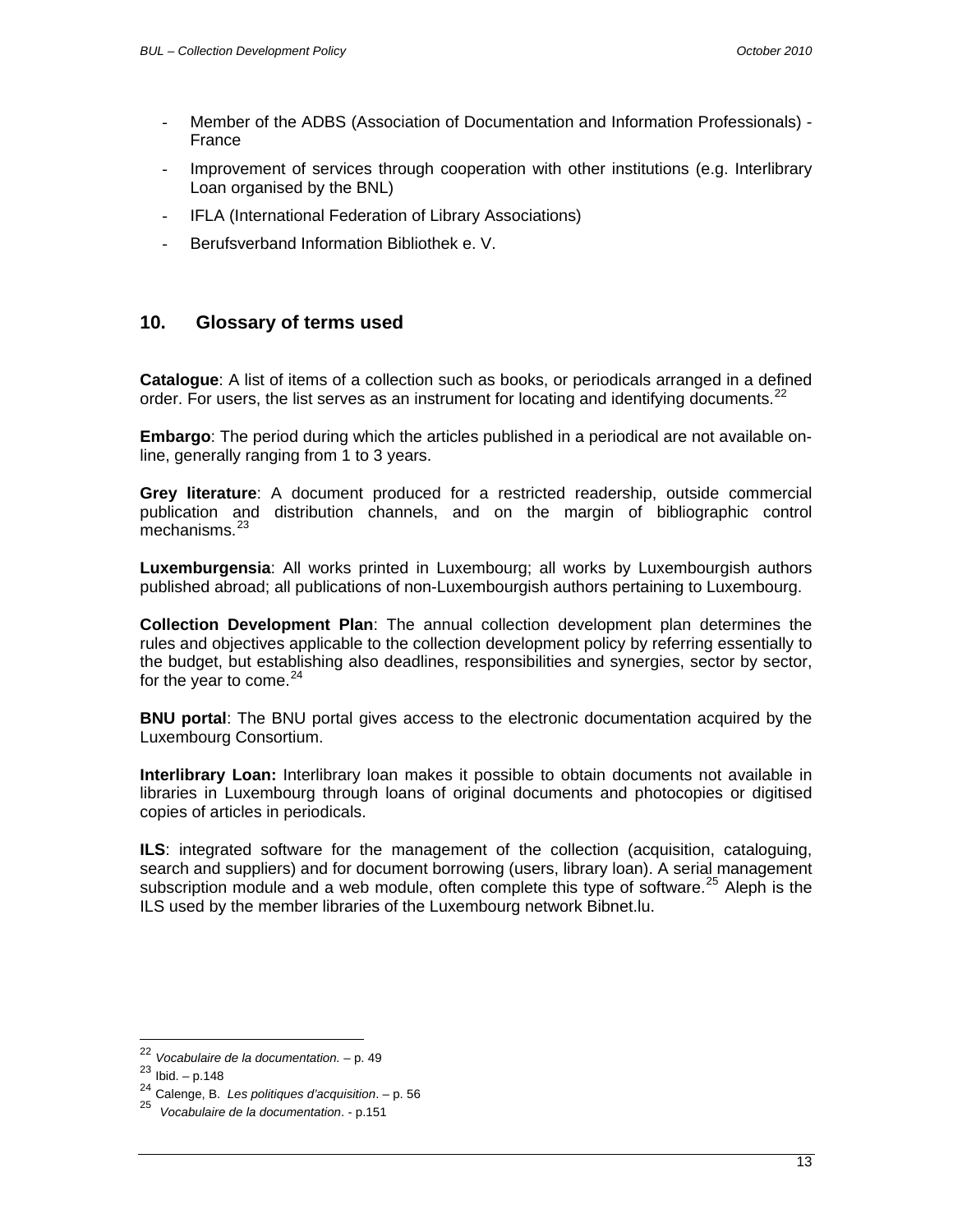## <span id="page-13-0"></span>**11. Bibliography**

- Acquérir aujourd'hui : Dossier. *Bulletin des Bibliothèques de France*. 2006, 51(1). [Available online <http://bbf.enssib.fr/sommaire/2006/1>, verified on 18/03/2009]
- Calenge, B. (1994). *Les politiques d'acquisition : constituer une collection dans une bibliothèque*. Paris: Éd. du Cercle de la Librairie. 408 p.
- Calenge, B. (2008). *Bibliothèques et politiques documentaires à l'heure d'Internet*. Paris: Éd. du Cercle de la Librairie. 264 p.
- Travier, V. (2004). *Une politique d'acquisition pour une bibliothèque d'étude et de recherche*. Villeurbanne: Enssib. 186 p.

*Vocabulaire de la documentation*. (2004). Paris: ADBS. 334 p.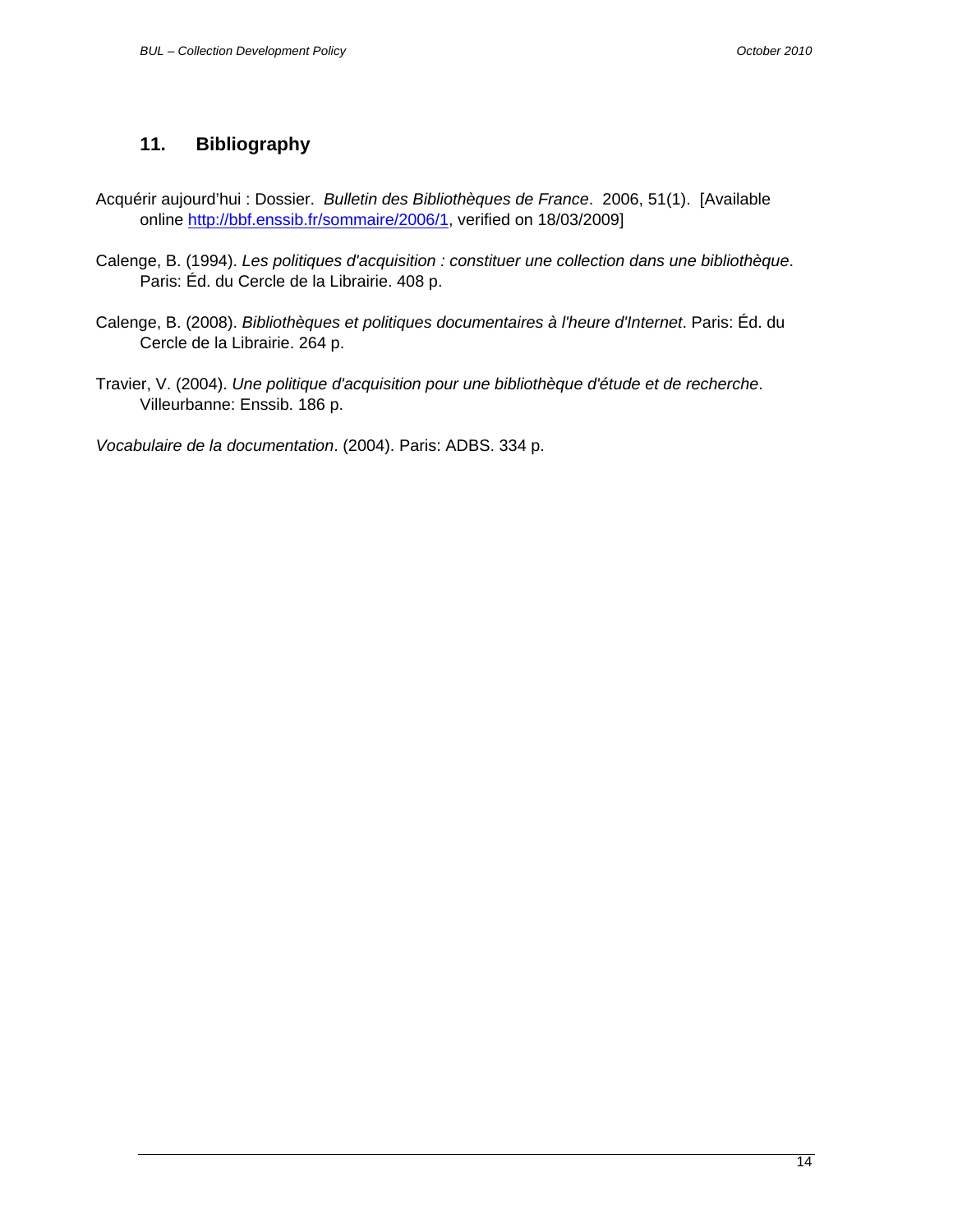## <span id="page-14-0"></span>**12. Annex 1: Increase in the price of periodicals**

The increase in the price of periodicals is not a recent phenomenon, and it is characterised by two development phases.

From 1975 to 1995, the price of periodicals increased by 200% to 300%, exceeding the inflation index.<sup>[26](#page-14-1)</sup>

In 1995, a second phase in price increases began, characterised by the introduction of information technologies and electronic access to publications.

The electronic dimension did not, as was expected at the time, help reduce the price of subscriptions. On the contrary, libraries have had to cope with an increase in costs owing to maintaining paper subscriptions in addition to the licence fees for accessing periodicals in electronic form, in order to keep archives. An increase in costs was also due to the sales policy of publishers who offer their titles by non-negotiable package in contracts for several years, also known as the Big Deal policy.

| Table 3.2 Percentage annual price increases in journals |                           |          |                                          |                             |  |  |
|---------------------------------------------------------|---------------------------|----------|------------------------------------------|-----------------------------|--|--|
|                                                         | Science and<br>Technology | Medicine | <b>Humanities and</b><br>Social Sciences | Inflation<br>(based on RPI) |  |  |
| 1990                                                    | 12.5                      | 13.5     | 11.9                                     | 9                           |  |  |
| 1991                                                    | 9.0                       | $-1.9$   | 18.3                                     | 6                           |  |  |
| 1992                                                    | 14.1                      | 16.5     | 14.5                                     | 4                           |  |  |
| 1993                                                    | 7.8                       | 5.9      | 6.9                                      | 2                           |  |  |
| 1994                                                    | 23.5                      | 21.8     | 17.2                                     | $\overline{2}$              |  |  |
| 1995                                                    | 10.5                      | 8.8      | 7.3                                      | 3                           |  |  |
| 1996                                                    | 13.5                      | 12.3     | 11.1                                     | 2                           |  |  |
| 1997                                                    | 9.3                       | 10.7     | 7.4                                      | 3                           |  |  |
| 1998                                                    | 2.4                       | 6.0      | 9.5                                      | 3                           |  |  |
| 1999                                                    | 10.6                      | 5.9      | 9.4                                      | $\overline{2}$              |  |  |
| 2000                                                    | 10.0                      | 12.0     | 14.0                                     | 2                           |  |  |

**Source: SQW Ltd.** *Economic analysis of scientific research publishing, a report commissioned by the Wellcome Trust***. Cambridgeshire, UK: SQW, p. 14** 

Since 2005, inflation has remained around 5% each year.

<span id="page-14-1"></span> $\overline{a}$ <sup>26</sup> The cost of documentation, [http://www.bib.ulb.ac.be/fr/crise-de-la-publication-scientifique/le-cout-de-la](http://www.bib.ulb.ac.be/fr/crise-de-la-publication-scientifique/le-cout-de-la-documentation/index.html)[documentation/index.html](http://www.bib.ulb.ac.be/fr/crise-de-la-publication-scientifique/le-cout-de-la-documentation/index.html)